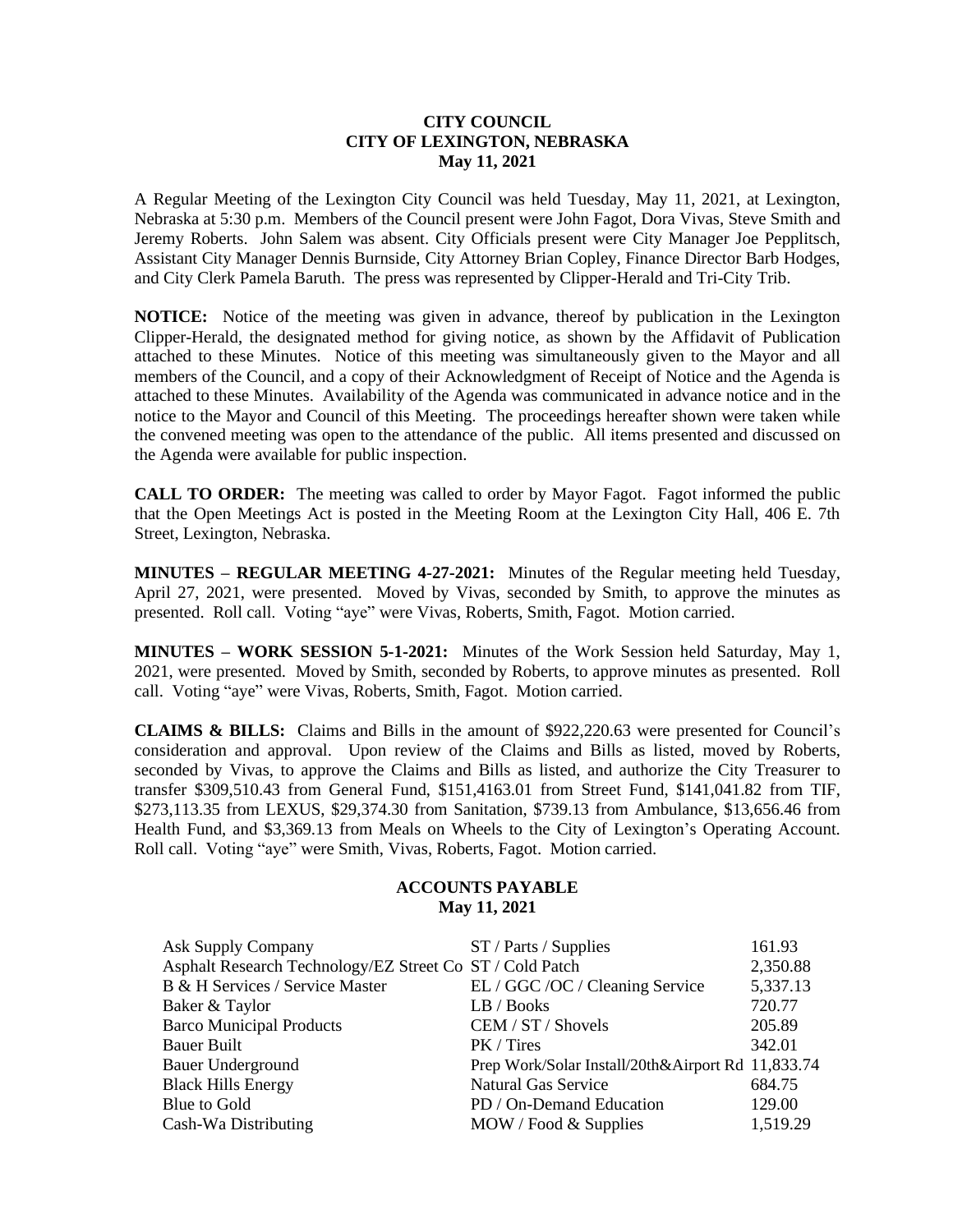| Cengage Learning                                                           | LB / Books                                    | 201.63     |
|----------------------------------------------------------------------------|-----------------------------------------------|------------|
| Citibank NA / CNH / Titan Machine                                          | ST / WWTP / Equipment Rental / Parts 2,323.02 |            |
| City of Lexington                                                          | <b>Utility Franchise Fees</b>                 | 202.57     |
| City of Lexington / GF                                                     | <b>Interdepartmental Service Fees</b>         | 55,749.00  |
| City of Lexington / ST                                                     | SW/WR/Interdepartmental Service Fees 5,651.89 |            |
|                                                                            | <b>Fuel Purchase</b>                          | 11,017.45  |
| <b>Community Development Agency</b>                                        | TIF / Area #1 / Sund Investments              | 1,882.50   |
| County of Dawson - Register of Deeds                                       | <b>Filing Fees</b>                            | 50.00      |
| Dan's Sanitation                                                           | <b>Sanitation Fees</b>                        | 14,933.40  |
| Davis Energy                                                               | FD / Fuel                                     | 261.66     |
| <b>Dawson County Communications</b>                                        | DC / Dispatch Fees                            | 59,500.00  |
| Dawson Public Power District                                               | <b>Power Purchase</b>                         | 79.89      |
| <b>Depository Trust</b>                                                    | 2020 CU Revenue Bond Pymt/Interest            | 12,252.50  |
| Dell Marketing                                                             | WWTP / Computer / Monitor                     | 1,533.87   |
| Electrical Engineering & Equipment                                         | EL / Street Light Fuses / Conduit             | 185.27     |
| Fagot Refrigeration & Electric                                             | EL/GGC/ST/Heat Pump/Heater/Repairs 9,096.91   |            |
| <b>Fastenal Company</b>                                                    | $ST /$ Supplies                               | 48.18      |
| Felsburg Holt & Ullevig                                                    | DS/Stormwater / Professional Services         | 2,702.73   |
| Greater Nebraska Cities                                                    | Monthly Lobbying Services                     | 667.00     |
| Hach Co                                                                    | WWTP / Lab Supplies                           | 208.16     |
| <b>Health Claims</b>                                                       | Claims                                        | 4,322.95   |
| Heldt McKeone & Copley                                                     | Professional Fee                              | 2,700.00   |
| <b>Hiland Dairy Foods</b>                                                  | <b>MOW</b> / Dairy Products                   | 225.39     |
| Holbein Lawn Service                                                       | FD / Mowing / April                           | 165.00     |
| <b>Ingram Library</b>                                                      | LB / Books                                    | 381.19     |
| Intellicom                                                                 | Tech Support / Software                       | 2,562.25   |
| Intermedia.com                                                             | ND / Web Phone Charges                        | 279.90     |
| <b>Invest Plus / Plum Creek Market Place</b>                               | LB / MOW / Food / Supplies                    | 42.49      |
| John Deere Financial                                                       | AC/CEM/PK/REC/ST/WR/WWTP/Spls766.60           |            |
| Jones Plumbing & Heating                                                   | GGC/PD/REC/WR/WWTP/Svc/Reps/Parts1,658.19     |            |
| Kohl, Patrick J/Kohl Welding & Machining                                   | ST / Equipment Repairs / Set-Up               | 333.10     |
| LEE BHM / Lexington Clipper Herald                                         | Publications                                  | 1,730.91   |
| Lexington Area Solid Waste                                                 | <b>Waste Removal</b>                          | 1,597.55   |
| Lexington, City Payroll Account                                            |                                               |            |
| Payroll                                                                    | Wages                                         | 154,495.84 |
| Social Security                                                            | Employer Portion / FICA Med                   | 11,539.19  |
| Union Bank & Trust                                                         | <b>Employer Portion / Pension</b>             | 4,897.13   |
| Union Bank & Trust                                                         | <b>Police Pension</b>                         | 3,175.33   |
| <b>ICMA</b>                                                                | <b>City Manager Pension</b>                   | 951.23     |
| Mead Lumber                                                                | AC / DS / PK / Supplies                       | 84.43      |
| Melson, Dane / Anytime Fitness                                             | <b>Fitness Memberships</b>                    | 149.95     |
| Micromarketing                                                             | LB / Books                                    | 190.45     |
| Miller & Associates                                                        | ST / Professional Service                     | 39,773.55  |
| <b>Morris Press</b>                                                        | GGC / Newsletter                              | 106.00     |
| Nebraska Dept of Revenue                                                   | Sales and Use Tax                             | 62,495.51  |
| Nebraska Mosquito & Vector Control Assn. 2021 Membership Dues/Nichols/Rios |                                               | 130.00     |
| Nebraska Tech & Telecommunications                                         | <b>Phone Service</b>                          | 1,196.74   |
| Nebraska Water Experts / Culligan                                          | Soft Water Supplies                           | 410.52     |
| Nebraskaland Tire                                                          | ST / Oil & Lube                               | 67.43      |
| Norton, Jennifer                                                           | LB / Mileage                                  | 202.72     |
| O'Hanlon Seed                                                              | PK / Grass Seed                               | 122.00     |
|                                                                            |                                               |            |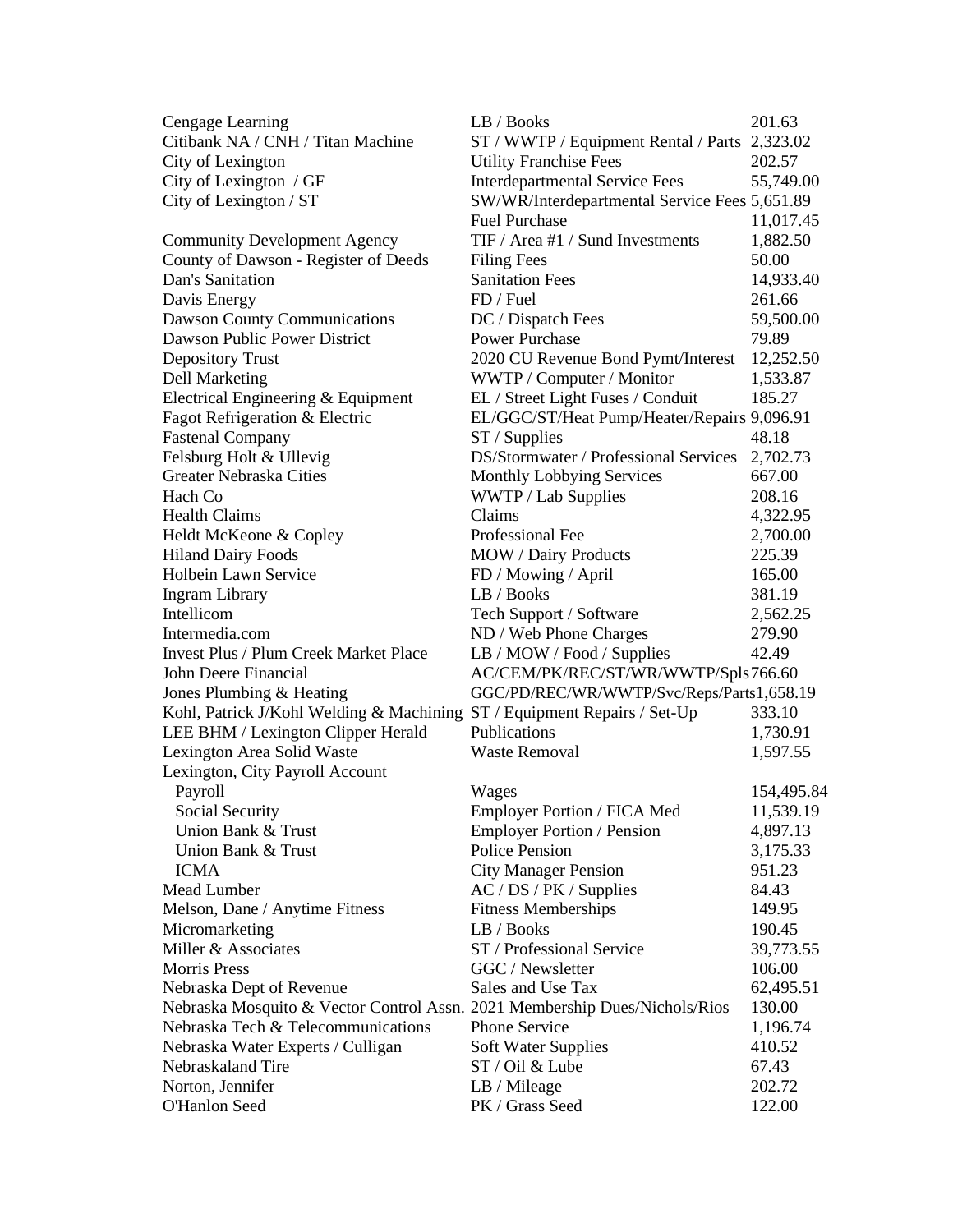| O'Hara Lindsay and Associates                                        | Lobbying Services / 2021 Registration             | 333.00     |
|----------------------------------------------------------------------|---------------------------------------------------|------------|
| <b>Oliver Consulting Services</b>                                    | LB / Monthly Backup / Support                     | 20.00      |
| One Call Concepts                                                    | Locates                                           | 183.85     |
| Page My Cell                                                         | FD/Dispatch to Text Svc /Subscription             | 550.00     |
| Platte Valley Auto Mart                                              | PD / Oil & Lube                                   | 113.26     |
| <b>Platte Valley Communications</b>                                  | PD / Maintenance                                  | 90.00      |
| Precision Detail / Julie Thalman                                     | FD/Firehall Cleaning Svc/April 2021               | 350.00     |
| Quick Med Claims                                                     | AMB / Billing                                     | 656.72     |
| Quiltmaker Magazine                                                  | LB / Annual Subscription                          | 22.97      |
| Rentokil NA / Presto-X                                               | WWTP / Pest Control                               | 52.00      |
| Roberts, Lyle                                                        | PK / Reimbursement / Safety Boots                 | 53.50      |
| <b>RuralMed Management Resources</b>                                 | GGC / Foot Clinic                                 | 60.00      |
| S & W Auto Parts                                                     | PK / ST / WWTP / Parts / Supplies                 | 76.60      |
| Schroeder, Mickey L / Platte Valley Glass                            | LB / Replacement Shelf                            | 29.50      |
| Sigma-Aldrich                                                        | WWTP / Lab Supplies                               | 794.32     |
| Titan Machinery Inc / Lexington                                      | ST / Rhino TS10 Rotary Mower                      | 12,500.00  |
| Titan Machinery Inc / Lexington                                      | WWTP / Case IH Tractor Repairs                    | 34,381.20  |
| <b>TL Sund Constructors</b>                                          | <b>Street Reps/Effluent Control Structure</b>     | 9,790.00   |
| TO Haas                                                              | ST / Parts                                        | 60.67      |
| <b>Tyler Technologies</b>                                            | EL / Equipment Maintenance                        | 315.11     |
| <b>US Foods</b>                                                      | MOW / Food & Supplies                             | 963.11     |
| <b>USA Communications</b>                                            | <b>City Internet Services</b>                     | 345.60     |
| Vak, Joseph / Lexington Animal Clinic                                | PD / Animal Care                                  | 581.50     |
| <b>Wesco Distribution</b>                                            | EL / Parts / LED / Downtown Lighting 1,968.75     |            |
| <b>Axxent Building &amp; Doors</b>                                   | ST / Door Repair                                  | 281.43     |
| <b>B</b> & H Services                                                | FD / Strip & Refinish / Fire Hall Floors 1,256.05 |            |
| Baker & Taylor                                                       | LB / Books                                        | 233.74     |
| <b>Bauer Built</b>                                                   | ST / Tires                                        | 527.71     |
| <b>Community Development Agency</b>                                  | TIF/DesignerCraft/HNB 1&2/Orthman/TheRow          | 1&2        |
|                                                                      |                                                   | 139,159.32 |
| <b>Country Partners Coop</b>                                         | CEM/PK/Fertilizer / Equipment Rental 3,863.46     |            |
| Danko Emergency Equipment                                            | FD / Uniform Alteration                           | 38.00      |
| Davis Energy                                                         | FD/PK/ST/Fuel/Oil/Fuel Purchase                   | 4,727.08   |
| Ditch Witch / Undercon                                               | ST / Equipment Parts                              | 223.16     |
| Downey Drilling                                                      | ST/SW/Dewatering Well/St Anns East Adtn 35,428.50 |            |
| Dutton-Lainson Company                                               | EL / Meter Hubs                                   | 74.05      |
| Fagot Refrigeration & Electric                                       | WR / Well #19 / Wiring Check                      | 75.00      |
| <b>Great Western Bank</b>                                            | LB / Petty Cash                                   | 271.78     |
| <b>Health Claims</b>                                                 | Claims                                            | 9,333.51   |
| <b>Heartland Chevrolet Buick</b>                                     | PD / Oil & Lube                                   | 48.98      |
| <b>Hiland Dairy Foods</b>                                            | <b>MOW</b> / Dairy Products                       | 133.94     |
| Home Federal Bank Lehman                                             | <b>Land Purchase</b>                              | 61,784.79  |
| <b>Ideal Laundry &amp; Cleaners</b>                                  | Rug Service / April 2021                          | 732.32     |
| J & A Traffic Products                                               | ST / Sign Posts / Anchors                         | 1,612.50   |
| John Deere Financial/Landmark Implement CEM / PK / Equipment Repairs |                                                   | 243.26     |
| Kirks Trenching&Septic/Johnny On the Spot                            | CEM / Portable Rental                             | 75.00      |
| Lexington Health Fund                                                | Self-Funding                                      | 44,204.35  |
| Mosely, Theresa                                                      | REC / Baseball Shirts                             | 1,794.27   |
| <b>Municipal Supply</b>                                              | WR / Parts                                        | 172.05     |
| Nebraska Rural Radio Association                                     | <b>EL/NPPD Cooperative Advertisements</b>         | 208.80     |
| Odeys                                                                | PK / Parts                                        | 78.97      |
|                                                                      |                                                   |            |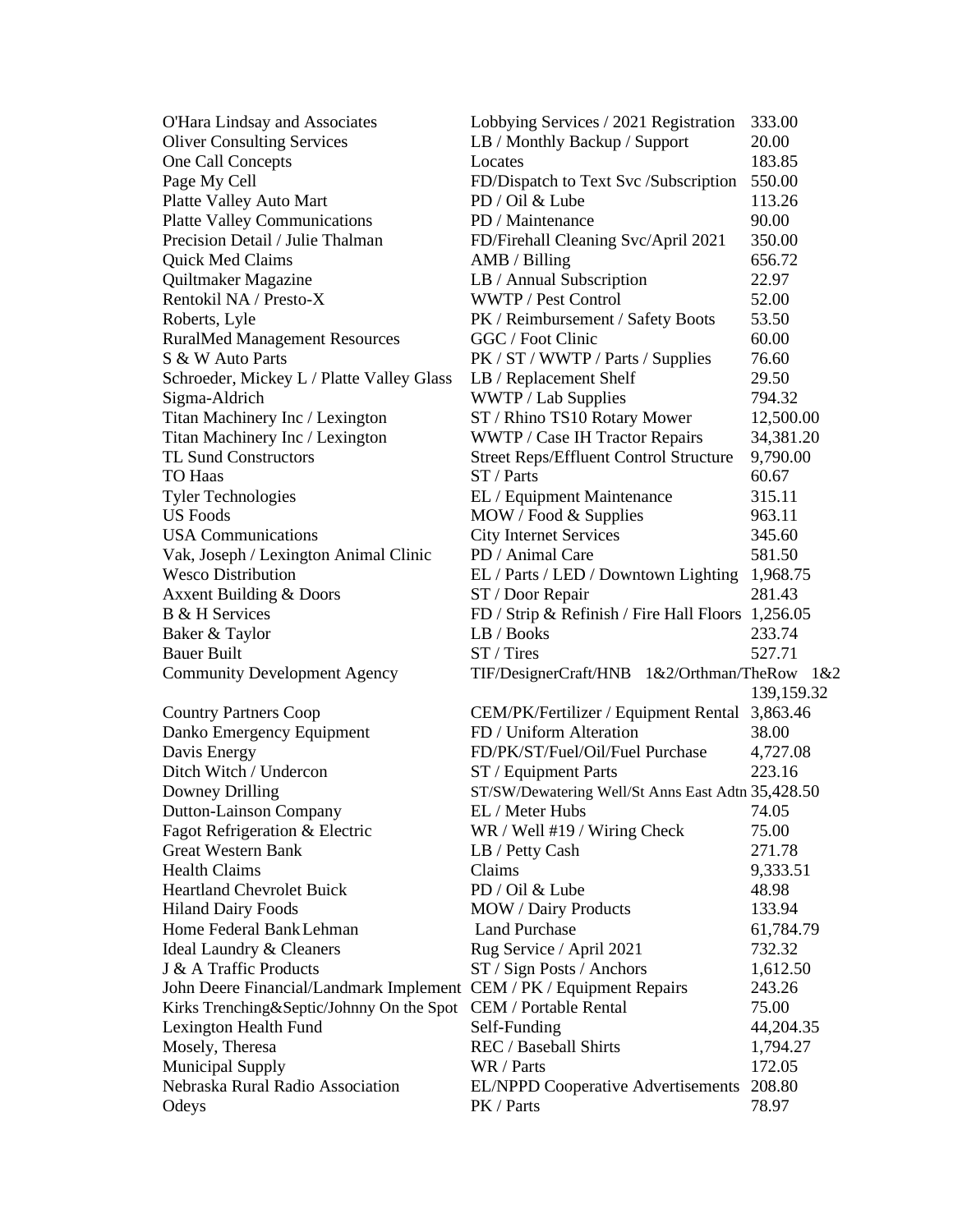| <b>Quadient Postage Funding</b>                                        | Postage                     | 3,000.00  |
|------------------------------------------------------------------------|-----------------------------|-----------|
| S & W Parts Company                                                    | PK / Parts                  | 10.38     |
| South Central Nebraska Baseball League                                 | REC / Team Entry Fees       | 300.00    |
| <b>TL Sund Constructors</b>                                            | East City Yard Access Drive | 48,435.75 |
| US Foods                                                               | MOW / Food & Supplies       | 426.59    |
| <b>Verizon Wireless</b>                                                | Cellular / Jetpack Service  | 370.45    |
| <b>Village Cleaners</b>                                                | GGC / Janitorial Supplies   | 58.12     |
| Werner's Sprinklers / Dawson Pest Control FD / GGC / OC / Pest Control |                             | 159.10    |
|                                                                        |                             |           |

TOTAL CLAIMS: 922,220.63

**PUBLIC HEARING:** Mayor Fagot opened a public hearing to consider the proposed Levander Redevelopment Contract for a project in Redevelopment Area #1. Pepplitsch reviewed the redevelopment contract, noting the private investment and TIF assistance needed. Brian Levander, redeveloper, stated Lexington is a good fit for their business plan and is excited to be a part of the community. There were no public comments, and the public hearing was closed. Resolution No. 2021-11 was presented. Following discussion, moved by Vivas, seconded by Smith, to approve Resolution No. 2021-11. Roll call. Voting "aye" were Roberts, Smith, Vivas, Fagot. Motion carried.

#### **RESOLUTION NO. 2021 - 11**

# **A RESOLUTION OF THE MAYOR AND COUNCIL OF THE CITY OF LEXINGTON, NEBRASKA APPROVING A REDEVELOPMENT PLAN, INCLUDING A REDEVELOPMENT CONTRACT; AND RELATED MATTERS.**

**WHEREAS,** the City of Lexington, Nebraska, a municipal corporation and city of the first class (the **"City"**), has determined it to be desirable to undertake and carry out urban redevelopment projects in certain areas of the City that are determined to be blighted and substandard and in need of redevelopment; and

**WHEREAS**, the Community Development Law, Chapter 18, Article 21, Reissue Revised Statutes of Nebraska, as amended (the **"Act"**), prescribes the requirements and procedures for the planning and implementation of redevelopment projects; and

**WHEREAS**, the City has previously declared the area legally described in **Attachment 1** attached hereto (the **"Redevelopment Project Area"**) to be blighted and substandard and in need of redevelopment pursuant to the Act; and

**WHEREAS**, the Community Development Agency of Lexington, Nebraska (the **"Agency"**) has prepared or caused to be prepared a Redevelopment Plan, including a Redevelopment Contract (collectively, the **"Redevelopment Plan"**), in the form attached hereto as **Attachment 2**, for the redevelopment of the Redevelopment Project Area; and

**WHEREAS**, the Agency and the Planning Commission of the City (the **"Planning Commission"**) have both reviewed the Redevelopment Plan and recommended its approval by the Mayor and Council of the City; and

**WHEREAS,** the City published and mailed notices of a public hearing regarding the consideration of the approval of the Redevelopment Plan pursuant to Section 18-2115 of the Act, and has on the date of this Resolution held a public hearing on the proposal to approve the Redevelopment Plan; and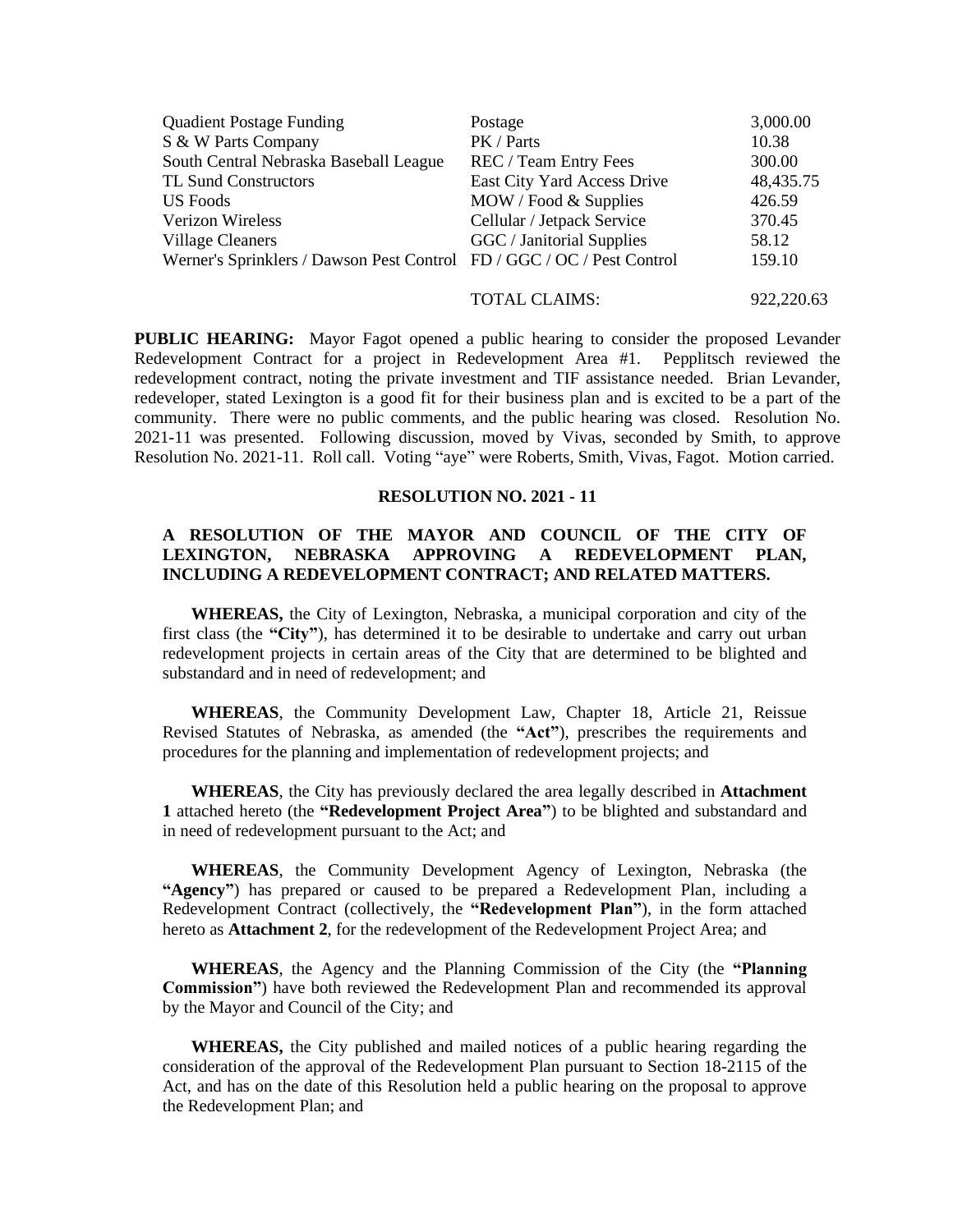**WHEREAS,** the City has reviewed the Redevelopment Plan and determined that the proposed land uses and building requirements described therein are designed with the general purpose of accomplishing a coordinated, adjusted, and harmonious development of the City and its environs which will, in accordance with present and future needs, promote health, safety, morals, order, convenience, prosperity and the general welfare, as well as efficiency in economy in the process of development; including, among other things, adequate provision for traffic, vehicular parking, the promotion of safety from fire, panic, and other dangers, adequate provisions for light and air, the promotion of the healthful and convenient distribution of population, the provision of adequate transportation, water, sewerage, and other public utilities, schools, parks, recreational and community facilities, and other public requirements, the promotion of sound design and arrangement, the wise and efficient expenditure of public funds, and the prevention of the recurrence of unsanitary or unsafe dwelling accommodations, or conditions of blight.

## **NOW THEREFORE, BE IT RESOLVED BY THE MAYOR AND COUNCIL OF THE CITY OF LEXINGTON, NEBRASKA:**

**Section 1.** The Redevelopment Plan is hereby determined to be feasible and in conformity with the general plan for the development of the City as a whole, and the Redevelopment Plan is in conformity with the legislative declarations and determinations set forth in the Act; and it is hereby found and determined, based on the analysis conducted by the Agency, that the plan uses funds authorized in Section 18-2147 of the Act; (i) the redevelopment project in the plan would not be economically feasible without the use of taxincrement financing; (ii) the redevelopment project would not occur in the community redevelopment area without the use of tax-increment financing; and (iii) the costs and benefits of the redevelopment project, including costs and benefits to other affected political subdivisions, the economy of the community, and the demand for public and private services have been analyzed by the governing body and have been found to be in the long-term best interest of the community impacted by the redevelopment project.

 The City acknowledges receipt of notice of intent to enter into the redevelopment contract included within the Redevelopment Plan in accordance with Section 18-2119 of the Act, and the recommendations of the Agency and the Planning Commission with respect to the Redevelopment Plan.

**Section 2.** The Redevelopment Plan is hereby approved in substantially the form attached hereto, with such immaterial changes, additions, or deletions thereto as may be determined to be necessary by the Agency. The Agency is hereby authorized to execute the redevelopment contract contained within the Redevelopment Plan and to take all actions necessary and convenient to implement the Redevelopment Plan.

**Section 3.** In accordance with Section 18-2147 of the Act, the City hereby provides that any ad valorem tax on real property in the Redevelopment Area for the benefit of any public body be divided as follows for a period of 15 years after the effective date as provided in Section 18-2147 of the Act, which effective date shall be set forth in the Redevelopment Contract. Said tax shall be divided as follows:

(a) That proportion of the ad valorem tax which is produced by levy at the rate fixed each year by or for each public body upon the Redevelopment Project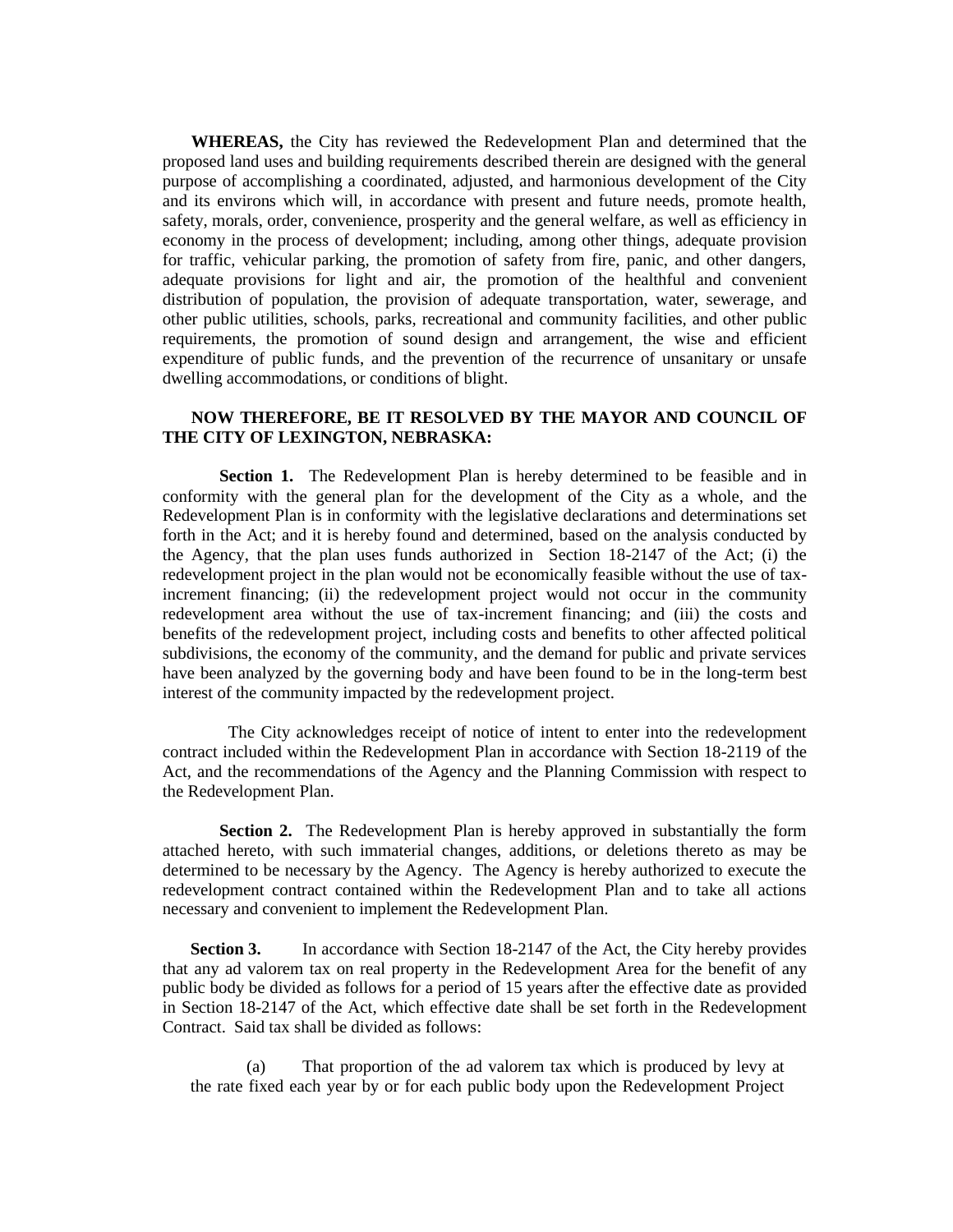Valuation (as defined in the Act) shall be paid into the funds of each such public body in the same proportion as all other taxes collected by or for the bodies; and

(b) That proportion of the ad valorem tax on real property in the Project Area in excess of such amount (the Redevelopment Project Valuation), if any, shall be allocated to, is pledged to, and, when collected, paid into a special fund of the Agency to pay the principal of, the interest on, and any premiums due in connection with the bonds, loans, notes or advances of money to, or indebtedness incurred by, whether funded, refunded, assumed, or otherwise, such Agency for financing or refinancing, in whole or in part, the Project. When such bonds, loans, notes, advances of money, or indebtedness, including interest and premium due have been paid, the Agency shall so notify the County Assessor and County Treasurer and all ad valorem taxes upon real property in the Project Area shall be paid into the funds of the respective public bodies.

**Section 4.** The City Manager is hereby authorized and directed to execute such documents and take such further actions as are necessary to carry out the purposes and intent of this Resolution and the Redevelopment Plan.

**PASSED AND APPROVED** this 11<sup>th</sup> day of May, 2021.

**HOUSING DEVELOPMENT AGREEMENT:** Pepplitsch reviewed a proposed development agreement with the CDA and Lacy Construction Company. He explained the agreement would be for the construction of up to 40 workforce housing units by Lacy Construction over 24 months on property owned by the City/CDA. Following discussion, moved by Smith, seconded by Roberts, to approve the development agreement as presented and to authorize the City Manager to execute necessary documents to effectuate the agreement. Roll call. Voting "aye" were Vivas, Roberts, Smith, Fagot. Motion carried.

**RESOLUTION:** Resolution No. 2021-12 was presented. Pepplitsch reviewed the transfer of property to the CDA for housing development purposes. Moved by Roberts, seconded by Vivas, to approve Resolution No. 2021-12 as presented. Roll call. Voting "aye" were Smith, Vivas, Roberts, Fagot. Motion carried.

#### **RESOLUTION NO. 2021 – 12**

## **A RESOLUTION OF THE CITY OF LEXINGTON, NEBRASKA, AUTHORIZING AND DIRECTING THE TRANSFER OF REAL ESTATE TO THE COMMUNITY DEVELOPMENT AGENCY OF LEXINGTON, NEBRASKA.**

WHEREAS, the City of Lexington owns certain real estate for the purpose of residential housing development; and

WHEREAS, the Community Development Agency of Lexington, Nebraska is preparing a housing development project involving the same real estate, and it is in the best interest of the City to aid and cooperate in the planning, undertaking and carrying out of said development project by transferring title to said real estate to the Community Development Agency.

BE IT THEREFORE RESOLVED BY THE MAYOR AND COUNCIL OF THE CITY OF LEXINGTON, NEBRASKA, as follows: